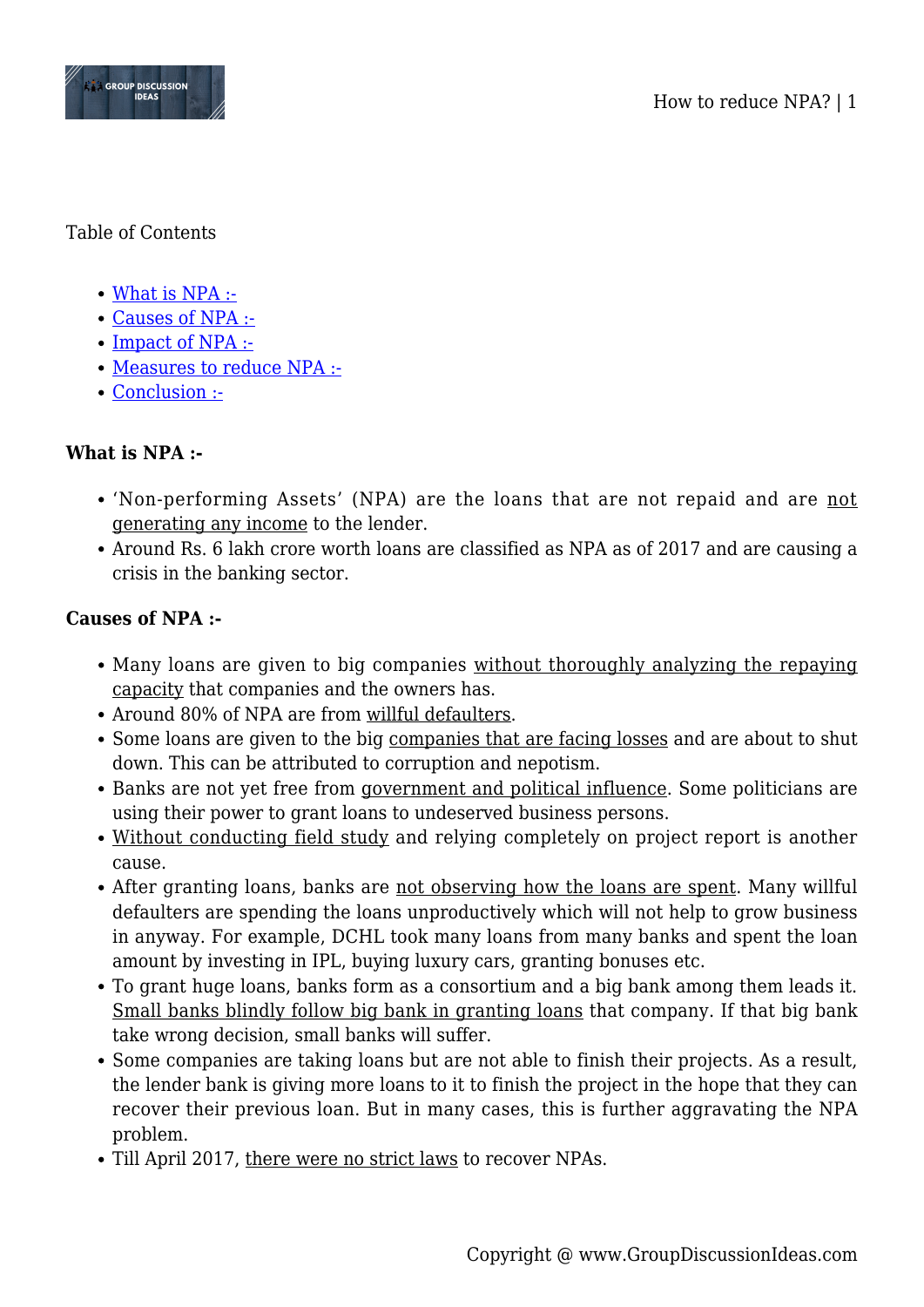

# **Impact of NPA :-**

- NPA are weighing down the banking system. Many banks do not have enough money to grant new loans, which is a blow to the way of income to the banks.
- To help banks, government is investing more money on banks with taxpayers money. In 2016-17, government allotted Rs. 25,000 crore to banks.

## **Measures to reduce NPA :-**

- Through 'Insolvency and Bankruptcy Code (IBC)', 2016 banks are either reviving the companies or liquidating them to solve NPAs issue.
- The immediate solution is to sell Non performing assets. From April 2017, banks are selling more NPAs.
- Among all defaulters, the top 20 companies created nearly Rs. 1.54 lakh crore NPAs. If banks concentrate on these major defaulters, government may not have to rescue banks.
- Banks should thoroughly inspect the company they are giving loans to. Loans to bad companies will lead to lack of money for good investments.
- It's better to display the defaulters' name list publicly. This will cause fear and acts as a deterrent.
- After granting loan, banks should observe the capacity of the company continuously and should be able to assess whether it is about to bankrupt. In this way, banks can sell the assets before the loans become NPA.
- Creating 'bad bank' and transferring NPAs to it. In this way NPAs will be cleared for banks on papers. This method is useful to resolve the stress in the banking system.

### **Conclusion :-**

Though Indian government is rescuing banks, NPA problem will not be solved without preventing the grant of bad loans. Banks should assess the companies thoroughly before granting loans and should act strictly towards wilful defaulters.

### **Your Turn…**

What is your take on this topic? Express your thoughts in the comment section below. Subscribe to our blog to read answers to trending GD topics.

*Photo Credits: [GotCredit](https://www.flickr.com/photos/gotcredit/) via [Flickr,](https://www.flickr.com/photos/gotcredit/33502814040/) under [CC 2.0.](https://creativecommons.org/licenses/by/2.0/)*